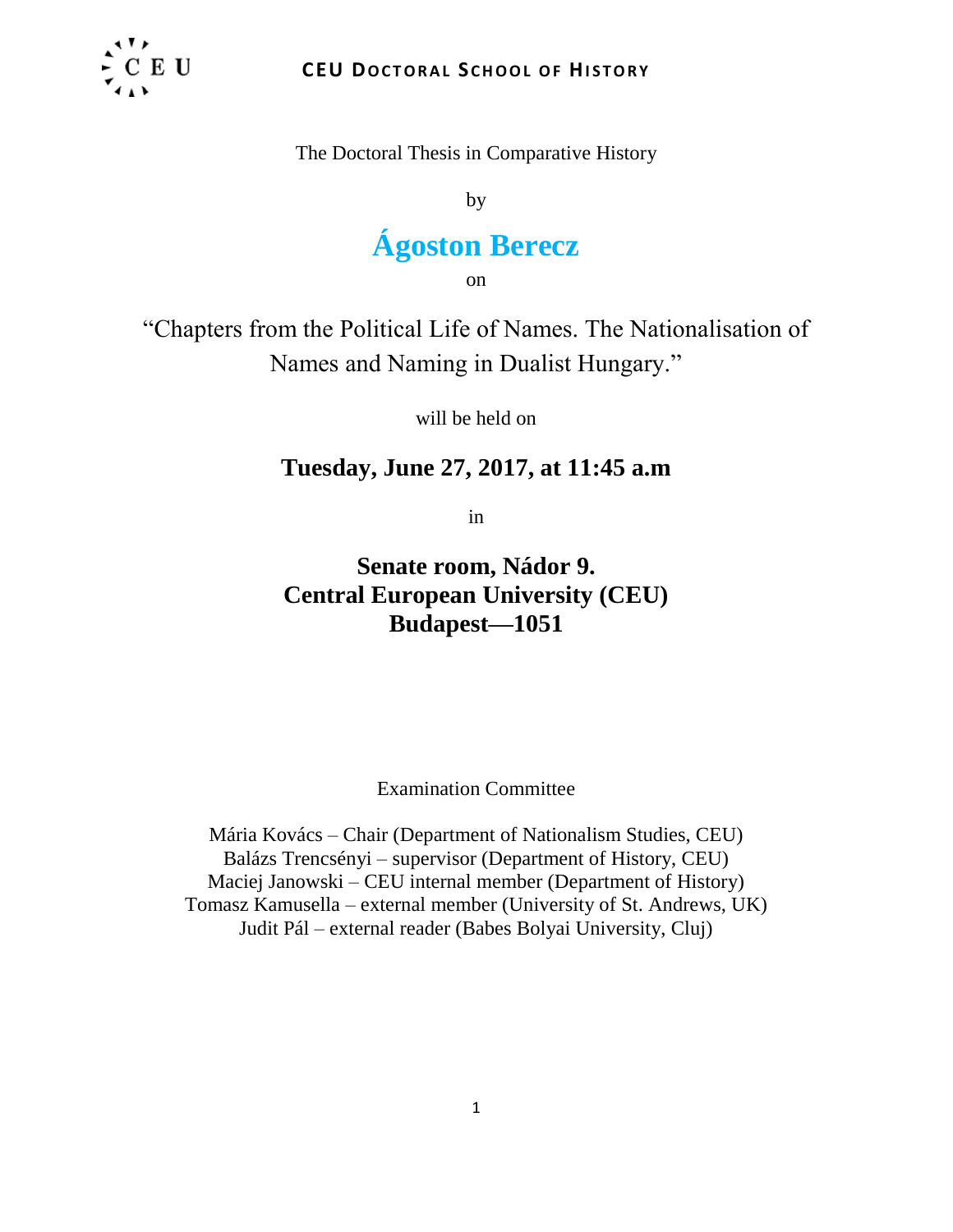

#### **ABSTRACT**

The thesis sets itself the challenge of reinterpreting conflicting nationalisation projects and state Magyarisation policies in Dualist Hungary (1867–1918) from the perspective of proper names, their construal and uses. It is structured according to the different classes of names; personal (given and family) names, street names and place names (settlement names, hydronyms, names of surface features). Common to these was that they all embodied national historical imaginaries promoted by dominant or non-dominant national elites, and through the study of their social pathways, it is in many a case possible to assess how far the related imaginaries resonated with broader publics. Therefore, the thesis makes a case for proper names as ideal objects of research in the quest for historical constructs and their fates in social life, and offers more generally valid considerations and research designs for their historical study.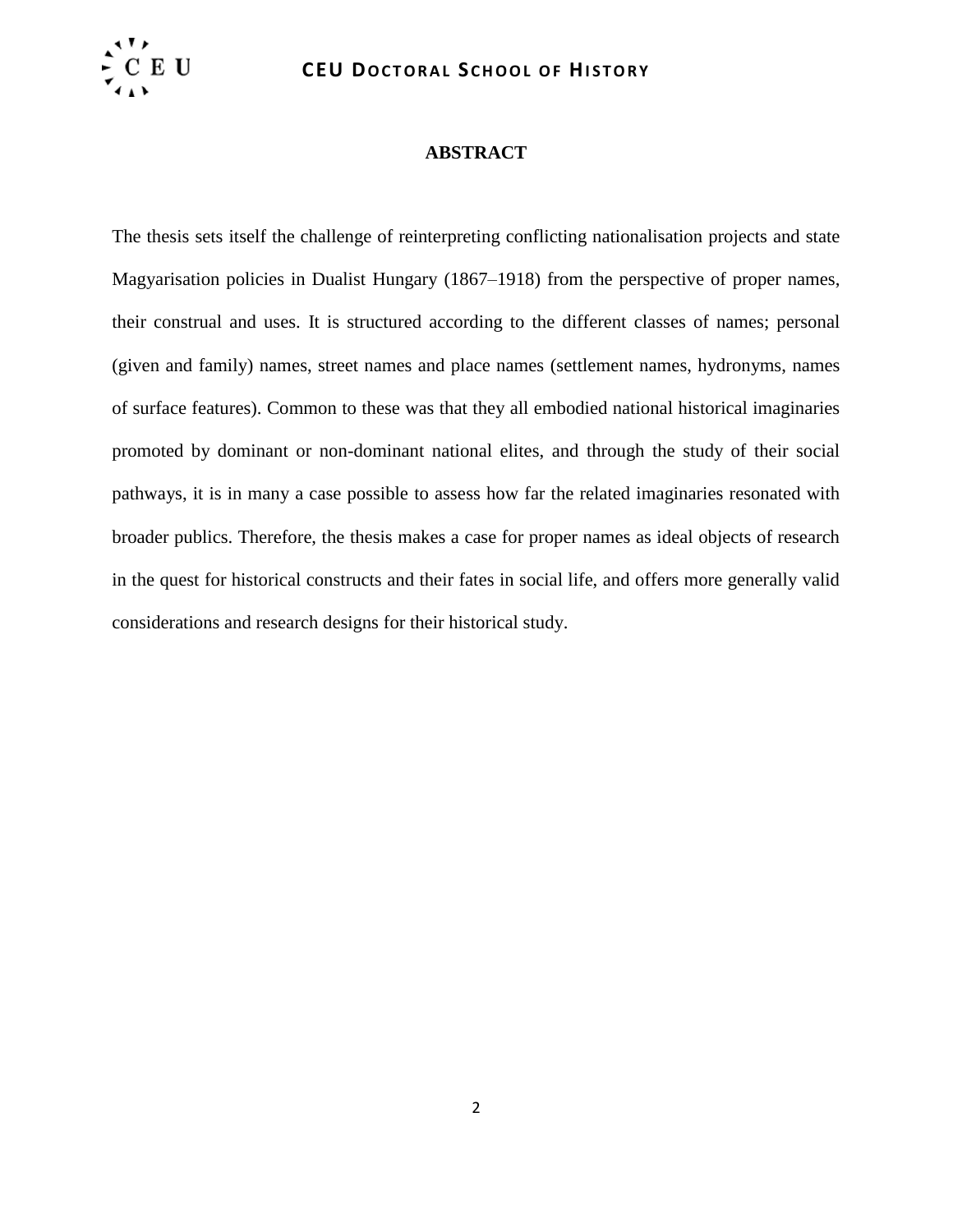

# **CURRICULUM VITAE**

# *Ágoston Berecz*

# **EDUCATION**

ELTE, Budapest, Hungarian—Portuguese CEU, History MA

**WORK EXPERIENCE** manager/clerk, CEU Bookshop librarian, ELTE Library of Hungarian Linguistics high-school teacher, Kölcsey Ferenc Gimnázium, Budapest

# **RESEARCH PROJECTS**

Women and Social Movements in Modern Empires since 1820

## **PUBLIC LECTURES**

Linguistic Imaginaries in Dualist Transylvania (1867-1914), New Europe College, Bucharest, January 2016 and CEU, Budapest, November 2016

#### **CONFERENCES**

ASEEES–MAG Convention, Lviv, June 2016 Politics of Teaching and Learning Foreign Languages conference, London, September 2015 Fourth Annual Europe & the World International Graduate Conference, Florence, June 2015 Urban Space and Multilingualism in the Late Habsburg Empire, Vienna, March 2014 Seventh International Conference on Hungarian Linguistics, Budapest, August 2004

#### **GRANTS AND AWARDS**

Hanák Prize for best MA thesis in modern history, 2012 NEC International Fellow, New Europe College, Bucharest, 2015–16

# **LANGUAGES**

Hungarian (native) English (fluent) French (fluent)